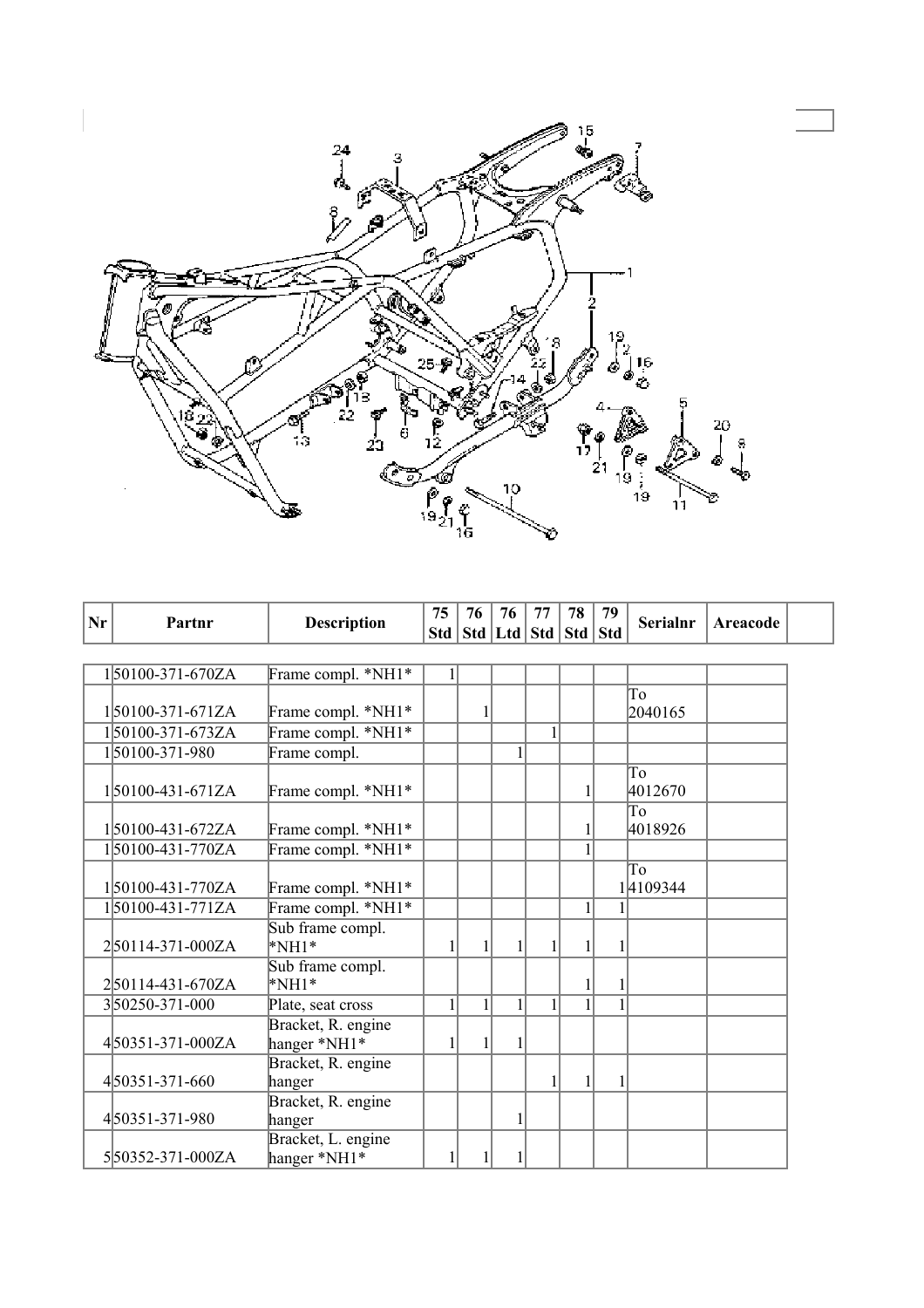| Nr | Partnr           | <b>Description</b>           | 75                               | 76                                             | 76                               | 77                               | 78                               | 79                               | <b>Serialnr</b> | Areacode |  |
|----|------------------|------------------------------|----------------------------------|------------------------------------------------|----------------------------------|----------------------------------|----------------------------------|----------------------------------|-----------------|----------|--|
|    |                  |                              | Std                              |                                                |                                  |                                  | Std   Ltd   Std   Std            | <b>Std</b>                       |                 |          |  |
|    |                  | Bracket, L. engine           |                                  |                                                |                                  |                                  |                                  |                                  |                 |          |  |
|    | 550352-371-660   | hanger                       |                                  |                                                |                                  |                                  |                                  |                                  |                 |          |  |
|    | 550352-371-980   | Bracket, L. engine<br>hanger |                                  |                                                |                                  |                                  |                                  |                                  |                 |          |  |
|    | 650358-371-000   | Clamp, tube                  | $\mathbf{1}$                     | $\mathbf{1}$                                   | $\overline{1}$                   | 1                                | $\mathbf{1}$                     | $\mathbf{1}$                     |                 |          |  |
|    |                  | Holder assy., helmet         |                                  |                                                |                                  |                                  |                                  |                                  |                 |          |  |
|    | 750710-086-007   | (HONDA)                      | 1                                | $\overline{2}$                                 | $\overline{c}$                   | 2                                | $\overline{2}$                   | $\overline{2}$                   |                 |          |  |
|    | 750710-371-003   | Holder assy., helmet         | $\mathbf{1}$                     |                                                | $\overline{2}$                   |                                  |                                  |                                  |                 |          |  |
|    |                  |                              |                                  |                                                |                                  |                                  |                                  |                                  | To              |          |  |
|    | 750710-371-003   | Holder assy., helmet         |                                  | $\overline{c}$                                 |                                  |                                  |                                  |                                  | 2040165         |          |  |
|    | 750710-371-007   | Holder assy., helmet         | $\mathbf{1}$                     | $\overline{2}$                                 | $\overline{2}$                   | $\overline{2}$                   | $\overline{2}$                   | $\overline{2}$                   |                 |          |  |
|    |                  |                              |                                  |                                                |                                  |                                  |                                  |                                  |                 |          |  |
|    | 887504-028-670   | Label, muffler caution       | $\mathbf{1}$                     |                                                |                                  |                                  |                                  |                                  |                 |          |  |
|    |                  |                              |                                  |                                                |                                  |                                  |                                  |                                  | To              |          |  |
|    | 887504-028-670   | Label, muffler caution       |                                  |                                                |                                  |                                  |                                  |                                  | 2008913         |          |  |
|    |                  |                              |                                  |                                                |                                  |                                  |                                  |                                  | From            |          |  |
|    | 887504-371-670   | Mark, muffler caution        |                                  | 1                                              |                                  |                                  |                                  |                                  | 2008914         |          |  |
|    | 887504-371-670   | Mark, muffler caution        |                                  |                                                | $\mathbf{1}$                     | 1                                | $\mathbf{1}$                     | $\mathbf{1}$                     |                 |          |  |
|    |                  | Bolt, seat back              |                                  |                                                |                                  |                                  |                                  |                                  |                 |          |  |
|    | 990101-371-980   | adjusting                    | 4                                | $\left 4\right $                               | 4                                | $\left 4\right $                 | $\left 4\right $                 | $\overline{4}$                   |                 |          |  |
|    |                  | Bolt, seat back              |                                  |                                                |                                  |                                  |                                  |                                  |                 |          |  |
|    | 990101-605-000   | adjusting                    | 4                                | $\frac{4}{ }$                                  |                                  | 4                                | $\frac{4}{3}$                    | 4                                |                 |          |  |
|    | 992000-08020-02  | Bolt, hex., 8x20             | $\overline{4}$                   | $\overline{4}$                                 | $\overline{4}$                   | $\overline{4}$                   | $\overline{4}$                   | $\overline{4}$                   |                 |          |  |
|    | 992000-08020-0B  | Bolt, hex., 8x20             | $\overline{4}$                   | $\overline{4}$                                 | 4                                | $\overline{4}$                   | $\left 4\right $                 | $\left 4\right $                 |                 |          |  |
|    |                  | Bolt, seat back              |                                  |                                                |                                  |                                  |                                  |                                  |                 |          |  |
|    | 992100-08020-0B  | adjusting                    | 4                                | 4                                              | 4                                | 4                                | $\left 4\right $                 | $\overline{4}$                   |                 |          |  |
|    |                  | Bolt, FR. Engine             |                                  |                                                |                                  |                                  |                                  |                                  |                 |          |  |
|    | 1090152-371-000  | hanger                       | 1                                |                                                | 1                                |                                  | $\mathbf{1}$                     | 1                                |                 |          |  |
|    |                  | Bolt, FR. Engine             |                                  |                                                |                                  |                                  |                                  |                                  |                 |          |  |
|    | 1090152-371-980  | hanger                       |                                  |                                                | $\mathbf{1}$                     |                                  |                                  |                                  |                 |          |  |
|    |                  | Bolt, engine upper           |                                  |                                                |                                  |                                  |                                  |                                  |                 |          |  |
|    | 1190153-371-000  | hanger                       | 1                                | 1                                              | 1                                |                                  | 1                                | 1                                |                 |          |  |
|    | 1190153-371-980  | Bolt, upper engine           |                                  |                                                | $\mathbf{1}$                     |                                  |                                  |                                  |                 |          |  |
|    | 1290236-300-000  | hanger                       |                                  |                                                |                                  |                                  |                                  |                                  |                 |          |  |
|    |                  | Nut, flange, 8mm             | $\overline{2}$<br>$\overline{2}$ | $\left  \frac{2}{2} \right $<br>$\overline{2}$ | $\overline{c}$<br>$\overline{2}$ | $\overline{2}$<br>$\overline{2}$ | $\overline{2}$<br>$\overline{2}$ | $\overline{2}$<br>$\overline{2}$ |                 |          |  |
|    | 1294050-08000    | Nut, flange, 8mm             | $\overline{2}$                   | $\overline{2}$                                 | $\overline{2}$                   | $\overline{2}$                   |                                  |                                  |                 |          |  |
|    | 1294050-08000-0S | Nut, flange, 8mm             |                                  |                                                |                                  |                                  |                                  |                                  |                 |          |  |
|    | 1391507-371-980  | Bolt, hex., 12x65            |                                  |                                                | 1                                |                                  |                                  |                                  |                 |          |  |
|    | 1392200-12065-0A | Bolt, hex., 12x65            | $\mathbf{1}$                     | $\mathbf{1}$                                   | $\mathbf{1}$                     | 1                                | $\mathbf{1}$                     | 1                                |                 |          |  |
|    | 1491508-371-980  | Bolt, hex., 12x80            |                                  |                                                |                                  |                                  |                                  |                                  |                 |          |  |
|    | 1492200-12080-0A | Bolt, hex., 12x80            | 1                                | 1                                              | $\mathbf{1}$                     | 1                                | 1                                | 1                                |                 |          |  |
|    | 1593500-06012    | Screw, pan, 6x12             | $\overline{2}$                   | $\overline{4}$                                 | $\overline{4}$                   | $\left 4\right $                 |                                  |                                  |                 |          |  |
|    | 1593500-06021-00 | Screw, pan, 6x12             | $\overline{2}$                   | $\overline{4}$                                 | $\overline{4}$                   | $\vert 4 \vert$                  |                                  |                                  |                 |          |  |
|    | 1593500-06021-0A | Screw, pan, 6x12             | $\overline{2}$                   | $\overline{4}$                                 | 4                                | $\vert 4 \vert$                  |                                  |                                  |                 |          |  |
|    | 1593893-06012-08 | Screw-washer, 6x12           |                                  |                                                |                                  |                                  | $\left 4\right $                 | $\left 4\right $                 |                 |          |  |
|    | 1594101-06000    | Washer, plain, 6mm           | $\overline{2}$                   | $\left 4\right $                               | $\left 4\right $                 | $\vert 4 \vert$                  |                                  |                                  |                 |          |  |
|    | 1594101-06080    | Washer, plain, 6mm           | $\overline{2}$                   | $\overline{4}$                                 | $\overline{4}$                   | $\left 4\right $                 |                                  |                                  |                 |          |  |
|    | 1594101-06800    | Washer, plain, 6mm           | $\overline{2}$                   | $\overline{4}$                                 | $\overline{4}$                   | $\vert 4 \vert$                  |                                  |                                  |                 |          |  |
|    | 1594111-06000    | Washer, spring, 6mm          | $\overline{2}$                   | $\overline{4}$                                 | $\left 4\right $                 | $\vert 4 \vert$                  |                                  |                                  |                 |          |  |
|    | 1691543-371-980  | Nut, cap, 10mm               |                                  |                                                | $\overline{3}$                   |                                  |                                  |                                  |                 |          |  |
|    | 1694021-10200-0S | Nut, cap, 10mm               | $\overline{3}$                   | $3\vert$                                       | $\overline{3}$                   | $\vert 3 \vert$                  | $3\vert$                         | 3                                |                 |          |  |
|    | 1791543-371-980  | Nut, cap, 10mm               |                                  |                                                |                                  |                                  |                                  |                                  |                 |          |  |